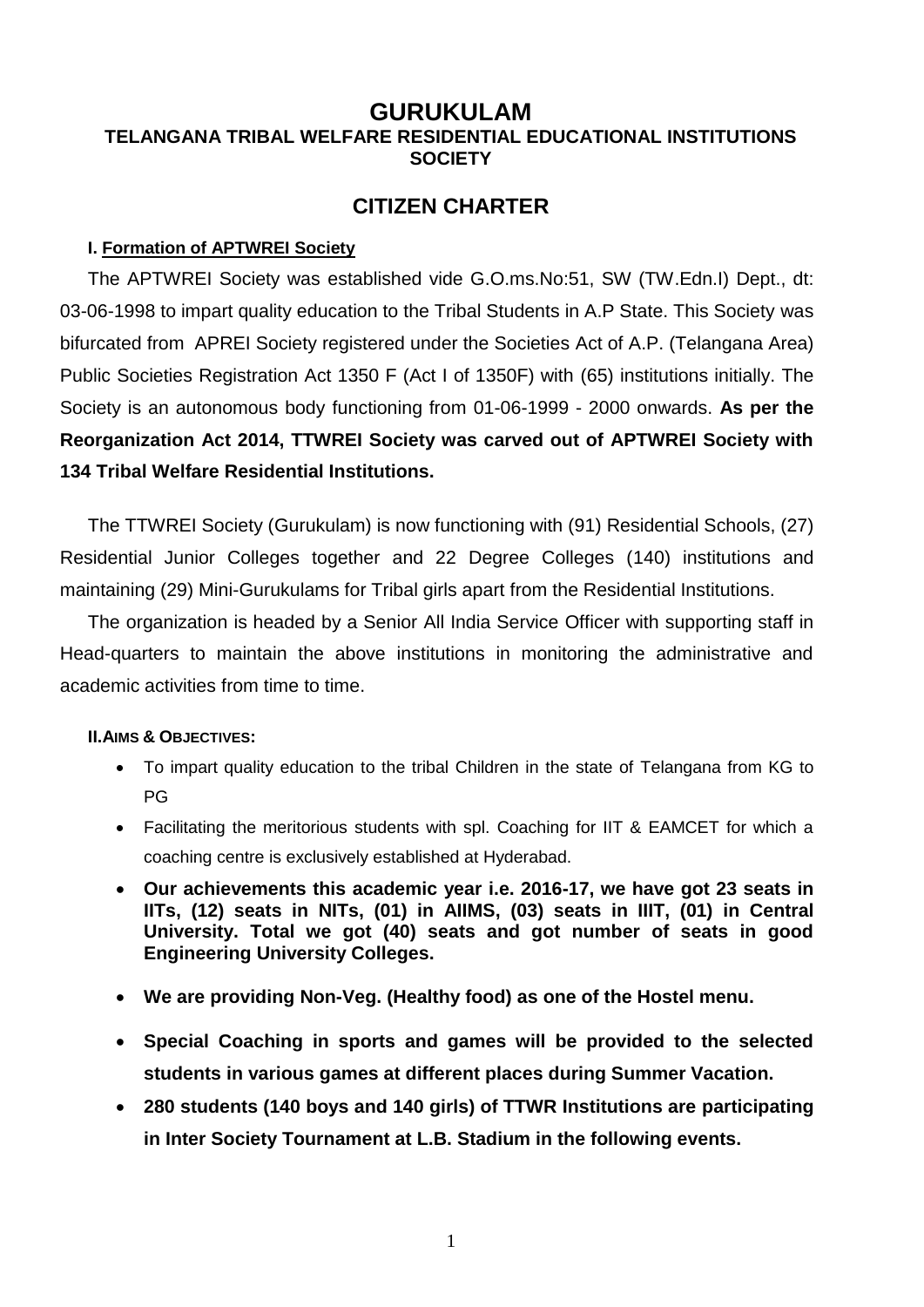### **1. Volley Ball, 2. Hand Ball 3. Kho-Kho, 4.Kabaddi. 5. Tennikoit, 6. Chess, 7. Carroms 8. Athletics.**

#### **III. BOARD OF GOVERNORS:**

The Society is managed by the Board of Governors headed by the Hon'ble Minister of Tribal welfare Department as Chairman and the Secretary to Govt. Tribal welfare Department as Vice-Chairman with the following members:

| SI.<br>No.     | Members of the Board of Governors of TTWREI<br>Society                     | Designation     | Signature |
|----------------|----------------------------------------------------------------------------|-----------------|-----------|
| 1              | Secretary, Finance Department                                              | Member          |           |
| $\overline{2}$ | Secretary, Education Department                                            | Member          |           |
| 3              | <b>Commissioner of Tribal Welfare</b>                                      | Member          |           |
| 4              | Director, Intermediate Education                                           | Member          |           |
| 5              | Director, School Education Department                                      | Member          |           |
| 6              | Director, SCERT, Hyderabad                                                 | Member          |           |
| 7              | Chief Engineer, Tribal Welfare                                             | Member          |           |
| 8              | Secretary, TSWREI Society                                                  | Member          |           |
| 9              | Secretary, TREI Society                                                    | Member          |           |
| 10             | Representative of NCERT, New Delhi                                         | Member          |           |
| 11             | Representative of NIEPA, New Delhi                                         | Member          |           |
| 12             | Two Project Officers of ITDA to be nominated by<br>Chairman of the Society | Member          |           |
| 13             | Managing Director, Sports Authority of Telangana<br><b>State</b>           | Member          |           |
| 14             | Three eminent Academicians as nominated by the<br>chairman.                | Member          |           |
| 15             | Secretary, TTWREI Society (Gurukulam)                                      | Member-Convener |           |

### **IV**. **ACADEMIC ACTIVITIES:**

#### a. **Admissions**:

1. Admissions into TTWR Schools/Colleges every academic year would be initiated in the month of February/March through a paper notification at the District level and the selection of the students would be considered under Right to Education Act and the guidelines of Government from time to time.

#### **2. Unit of Admission:**

The unit of admission is the District jurisdiction in ITDA and Non-ITDA Districts.

#### **3. Entry Point:**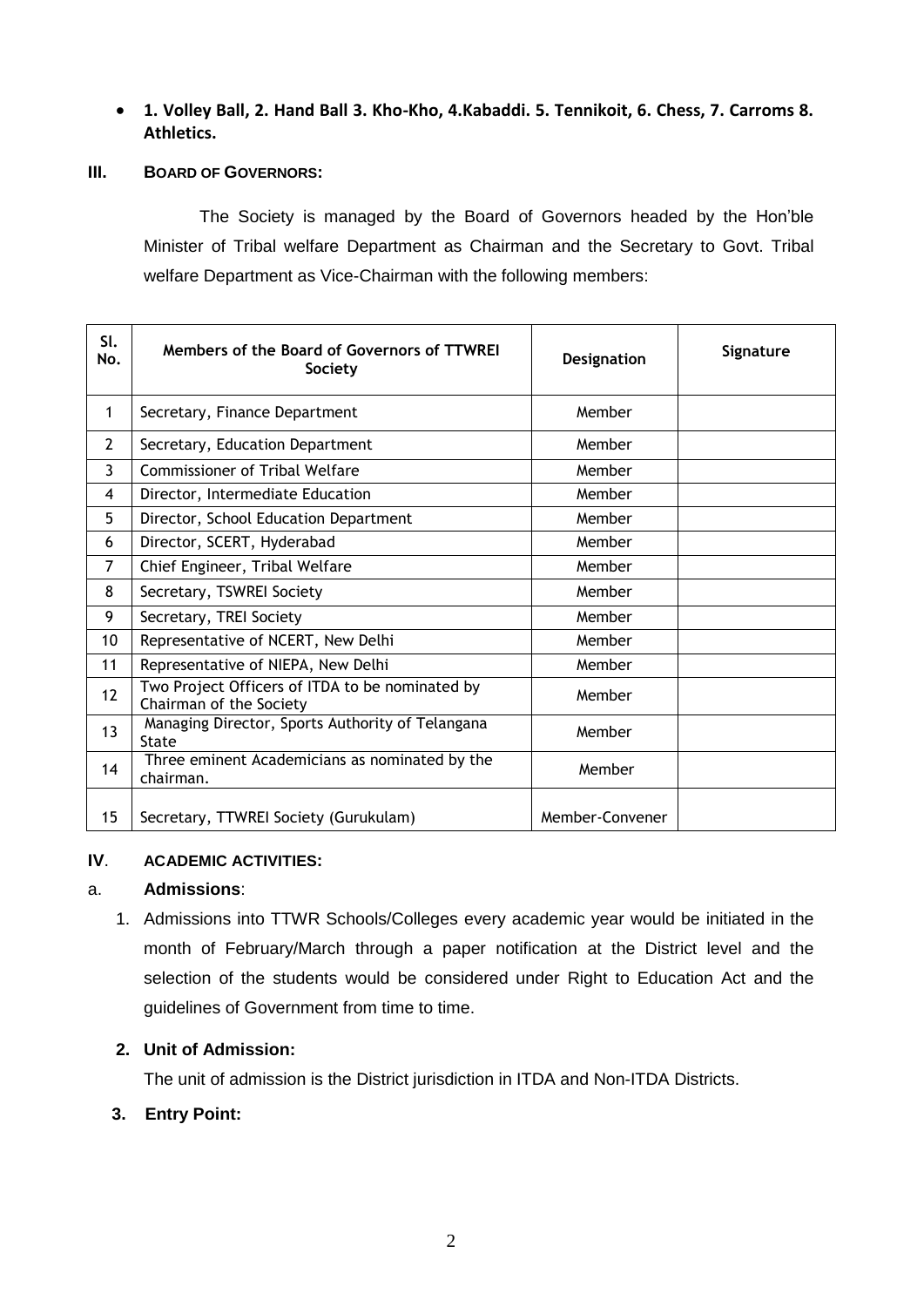The entry point is V class. For TTWRSOEs, the entry point is VIII class and in Res. Junior Colleges, Jr. Intermediate with MPC, Bi.P.C., CEC, HEC and other Vocational courses.

 **4**. Special Intensive time table shall be maintained for slow achievers as well as for gifted students from January onwards.

### **V. Service Standards**

### **1. Administration:**

The administration takes care of the teaching faculty and non-teaching staff in the institutions. Transfers through counseling would be completed by following the schedule issued by the Govt., i.e. May/June every year. The filling of the vacancies either by Recruitment, Promotions or Guest faculty is also being completed by the end of June - July every year and other service matters pertaining to the Staff of TTWRS/TTWRJCs are dealt as per the rules & regulations in vogue.

### **2. Direct requritment through TSPSC:**

The TTWREI Society has been proposals submitted to TSPSC through the Govt. of Telangana for recruitment of Teaching and non- Teaching posts in various cadres pertaining to Schools and Jr.Colleges for take up direct recruitment of 1077 Posts.

Also newly sanctioned (22) Degree Colleges DR posts Teaching and Non-Teaching posts (866) have been sent to Government for seeking permission to fill up through the TSPSC.

The time-frame of the services to be dealt in discharge of certain activities is as follows:

| SI.<br>No.    | <b>Activity</b>                                                                                                          | <b>Designated Officers</b>                                             | <b>Time frame</b>                                                                | Y/M/D  |
|---------------|--------------------------------------------------------------------------------------------------------------------------|------------------------------------------------------------------------|----------------------------------------------------------------------------------|--------|
|               | Filling up of Posts/Transfers/<br>Alternate arrangements of<br>staff in TTWRSOEs/<br>TTWRCOEs/TTWRSs/<br><b>/TTWRJCs</b> | The Secretary,<br>Gurukulam                                            | June $-$ July of<br>every year                                                   | Yearly |
| $\mathcal{P}$ | Promotion to Teaching and<br>Non teaching staff.                                                                         | The Secretary, Gurukulam<br>/ POs ITDA/<br><b>JCs</b> concerned        | $May - June$                                                                     | Yearly |
| $\mathcal{S}$ | Sanction of EL/HPL/<br>Surrender leave to<br>Teaching/Non teaching staff<br>including Head Office.                       | The Secretary, Gurukulam<br>Principals of TTWRSs /<br>OSDs of TTWRJCs. | On receipt of<br>proposals from the<br>concerned<br>Institutions /<br>Individual | 1 week |
| 4             | Issue of NOC for pass ports,<br>Permission to go for Higher                                                              | The Secretary,<br>Gurukulam                                            | On receipt of<br>applications /                                                  | 1 week |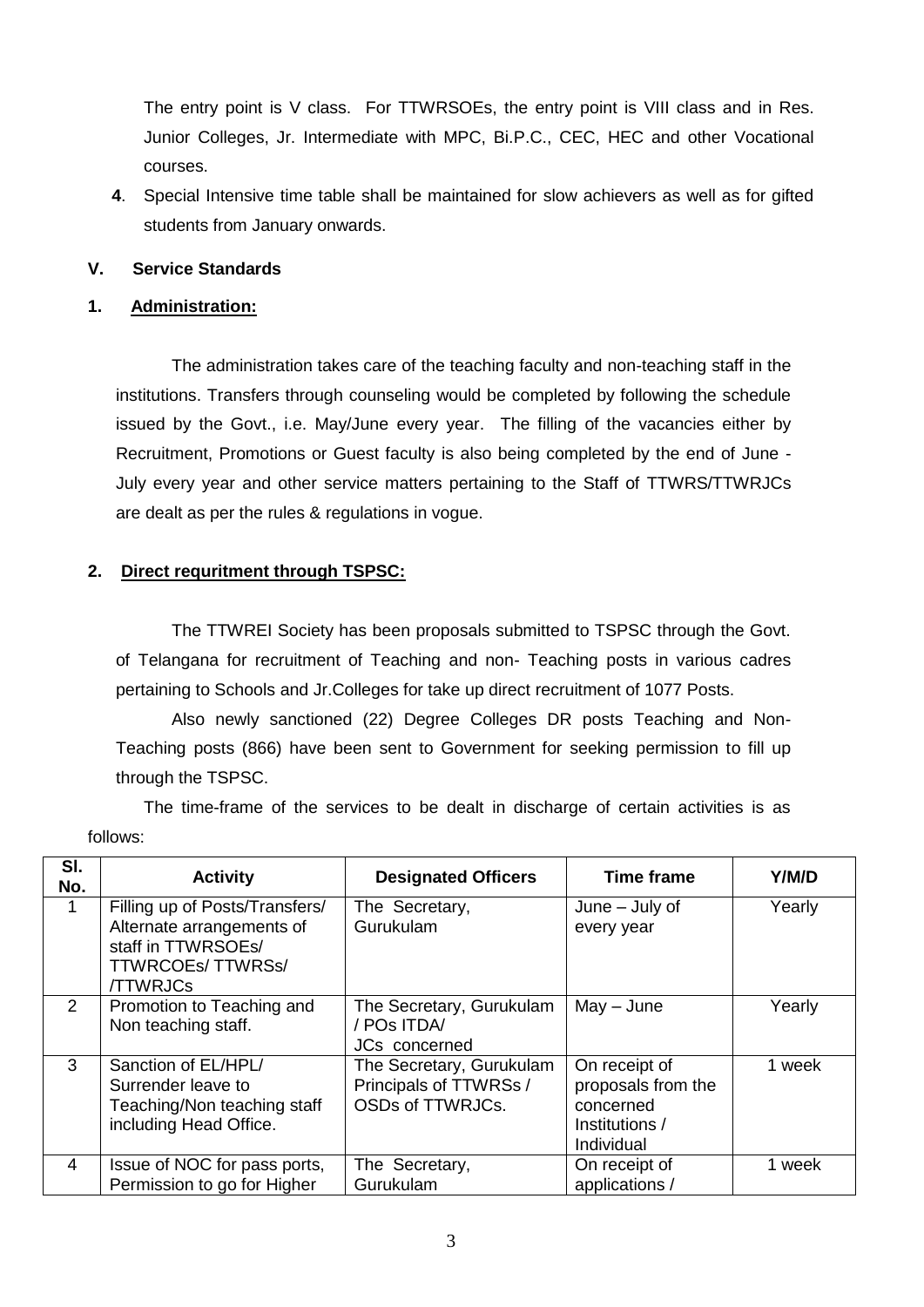| SI.<br>No.     | <b>Activity</b>                                                                                            | <b>Designated Officers</b>                                  | <b>Time frame</b>                                                  | Y/M/D                |
|----------------|------------------------------------------------------------------------------------------------------------|-------------------------------------------------------------|--------------------------------------------------------------------|----------------------|
|                | Education etc.                                                                                             |                                                             | proposals                                                          |                      |
| 5              | Petitions under RTI Act                                                                                    | The Secretary, Gurukulam<br>/ POs of ITDA                   | On receipt of<br>application with<br>required fee                  | 30 days<br>Max.limit |
| 6              | Scrutiny list of Teaching &<br>Non teaching staff for<br>finalization and selection of<br>promotions etc., | The Secretary, Gurukulam<br>/ POs of ITDA/<br>JCs concerned | Every year                                                         | Yearly               |
| $\overline{7}$ | Sanction of bills payments /<br>Office expenditure /<br>Maintenance / Outsourcing<br>remuneration etc.,    | The Secretary, Gurukulam                                    | Monthly                                                            | 1 week               |
| 8              | <b>Pension cases</b>                                                                                       |                                                             |                                                                    |                      |
| a              | Scrutiny of proposals                                                                                      | The Secretary, Gurukulam                                    | On receipt of<br>Proposals from the<br>Head of the<br>Institutions | 1 week               |
| b              | Forwarding proposals to AG.,<br>A.P/ Local Audit                                                           | The Secretary, Gurukulam<br>/ POs of ITDA                   | After scrutiny of<br>proposals                                     | 1 week               |
| $\mathbf{C}$   | Issuing of No dues certificate<br>by Accounts wing                                                         | The Secretary, Gurukulam<br>/ POs of ITDA                   | After issuing of<br>sanctioning<br>proceedings from<br>AG, AP      | 1 week               |
| 9.             | <b>Medical reimbursement</b>                                                                               |                                                             |                                                                    |                      |
| a              | Forwarding proposals to<br><b>DME/NIMS</b> etc                                                             | The Secretary, Gurukulam                                    | On receipt of<br>Proposals from the<br>Head of the<br>Institutions | 1 week               |
| $\mathbf b$    | Sanctions after scrutiny by<br>DME etc.                                                                    | The Secretary, Gurukulam                                    | On returning of<br>Proposals from<br><b>DME</b>                    | 1 week               |
| 10.            | <b>Disciplinary cases:</b>                                                                                 |                                                             |                                                                    |                      |
| a              | Process for calling<br>explanations                                                                        | The Secretary, Gurukulam<br>/ POs of ITDA                   | On report of<br>allegations                                        | 1 week               |
| b              | Framing Article of Charges                                                                                 | The Secretary, Gurukulam<br>/ POs of ITDA                   | After issuing orders                                               | 15 days              |
| $\mathbf{C}$   | Appointment of Inquiry<br><b>Officer and Presenting Officer</b>                                            | The Secretary, Gurukulam<br>/ POs of ITDA                   | -do-                                                               | 15 days              |
| d              | Scrutiny of Inquiry report                                                                                 | The Secretary, Gurukulam<br>/ POs of ITDA                   | -do-                                                               | 15 days              |
| $\mathbf e$    | Issue of final orders                                                                                      | The Secretary,<br>Gurukulam / POs of ITDA                   | -do-                                                               | 15 days              |
| $\mathbf f$    | Disposal of Appeal petitions                                                                               | The Secretary, Gurukulam                                    | After receipt of<br>necessary record<br>from POs of ITDAs          | 1 month              |
| g              | Petitions to Appellate<br>Authority for examination                                                        | Vice - Chairman,<br>Gurukulam                               | After receipt of<br>necessary record                               | 1 month              |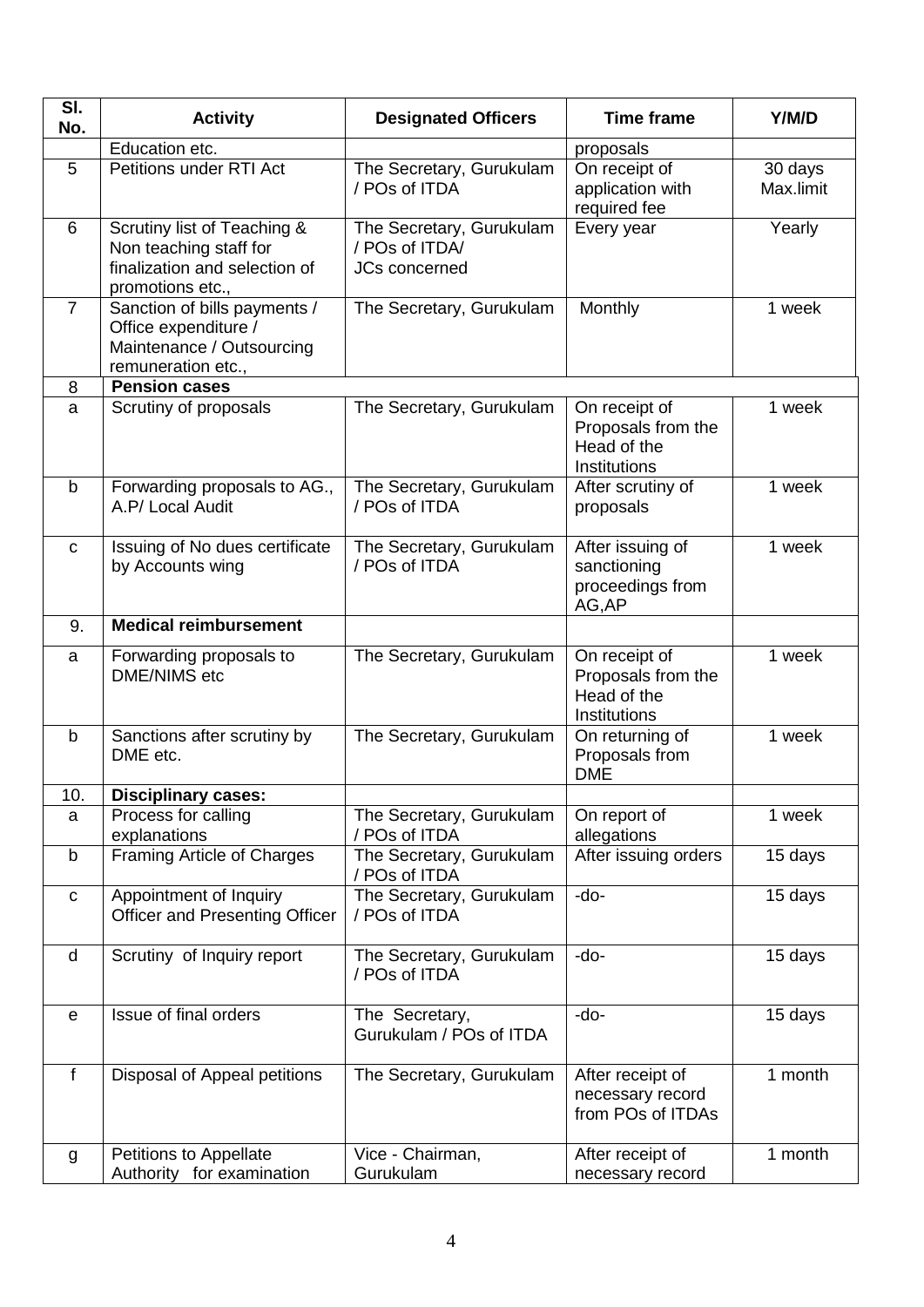| SI.<br>No. | <b>Activity</b>                     | <b>Designated Officers</b>                    | <b>Time frame</b>                         | Y/M/D     |
|------------|-------------------------------------|-----------------------------------------------|-------------------------------------------|-----------|
|            |                                     |                                               | from POs of ITDAs                         |           |
| 11         | <b>Court Cases:</b>                 |                                               |                                           |           |
| a          | Preparation of para wise<br>remarks | The Secretary, Gurukulam<br>POs of ITDA       | On receipt of<br>notice from the<br>court | 15 days   |
| b          | Filing fair counter affidavit       | The Secretary, Gurukulam<br>POs of ITDA       | On approval of<br>para wise remarks       | 15 days   |
| 12         | Conducting of BOG Meeting           | Chairman, Gurukulam &<br>Secretary, Gurukulam |                                           | Quarterly |

# **3. Academic**

# **(a) Admissions Schedule**

| SI.<br>No. | <b>Admissions</b>                                              | <b>Residential</b><br><b>School</b> | RJCs.                           |
|------------|----------------------------------------------------------------|-------------------------------------|---------------------------------|
|            |                                                                | (In every year)                     |                                 |
|            | 2                                                              | 3                                   |                                 |
| 1.         | Notification for admissions                                    | 1 <sup>st</sup> week of<br>April    | 3 <sup>rd</sup> week of<br>May  |
| 2.         | Last date for receiving applications                           | Last week of<br>April               | 1 <sup>st</sup> week of<br>June |
| 3.         | Date of performing lots for schools/counseling for<br>colleges | 1 <sup>st</sup> week of<br>May      | 1 <sup>st</sup> week of<br>June |
| 4.         | Completion of all admissions                                   | $2nd$ week of<br>June               | 3 <sup>rd</sup> week of<br>June |

#### **(b) Academic activities**:

The Academic programs in the institutions would be followed according to the Calendar of Events proposed by Gurukulam for every academic year. The payment of examination fee and other formalities for the students those who appear for the Public/Board examinations shall also are completed as per the schedule of Govt. by the concerned Principals. The time-frame of the activities is given below:

| SI.<br>No. | <b>Activity</b>    | <b>Responsible Officer</b>                                             | <b>Time frame</b>                   | Y/M/D    |
|------------|--------------------|------------------------------------------------------------------------|-------------------------------------|----------|
|            | Admissions         | POs of ITDAs/Regional<br>Coordinators/<br>JCs & Principals of RSs/RJCs | June – July of every year           | Yearly   |
|            |                    | HMs of Mini Gurukulam                                                  |                                     |          |
| 2          | Preparation of     | Secretary, Gurukulam,                                                  | March-April of every year           | Yearly   |
|            | Calendar of events | Principals of RS/RJC/HMs                                               |                                     |          |
| 3          | Display of Menu    | Principals of RSs/RJCs                                                 | 1 <sup>st</sup> week of every month | Monthly  |
|            | Chart              | HMs of Mini Gurukulam                                                  |                                     |          |
| 4          | Examination and    | Secretary, Gurukulam / Principals /                                    | As per schedule prepared            | As per   |
|            | Unit tests         | HMs concerned                                                          | by Secretary, Gurukulam<br>/DSE/BIE | schedule |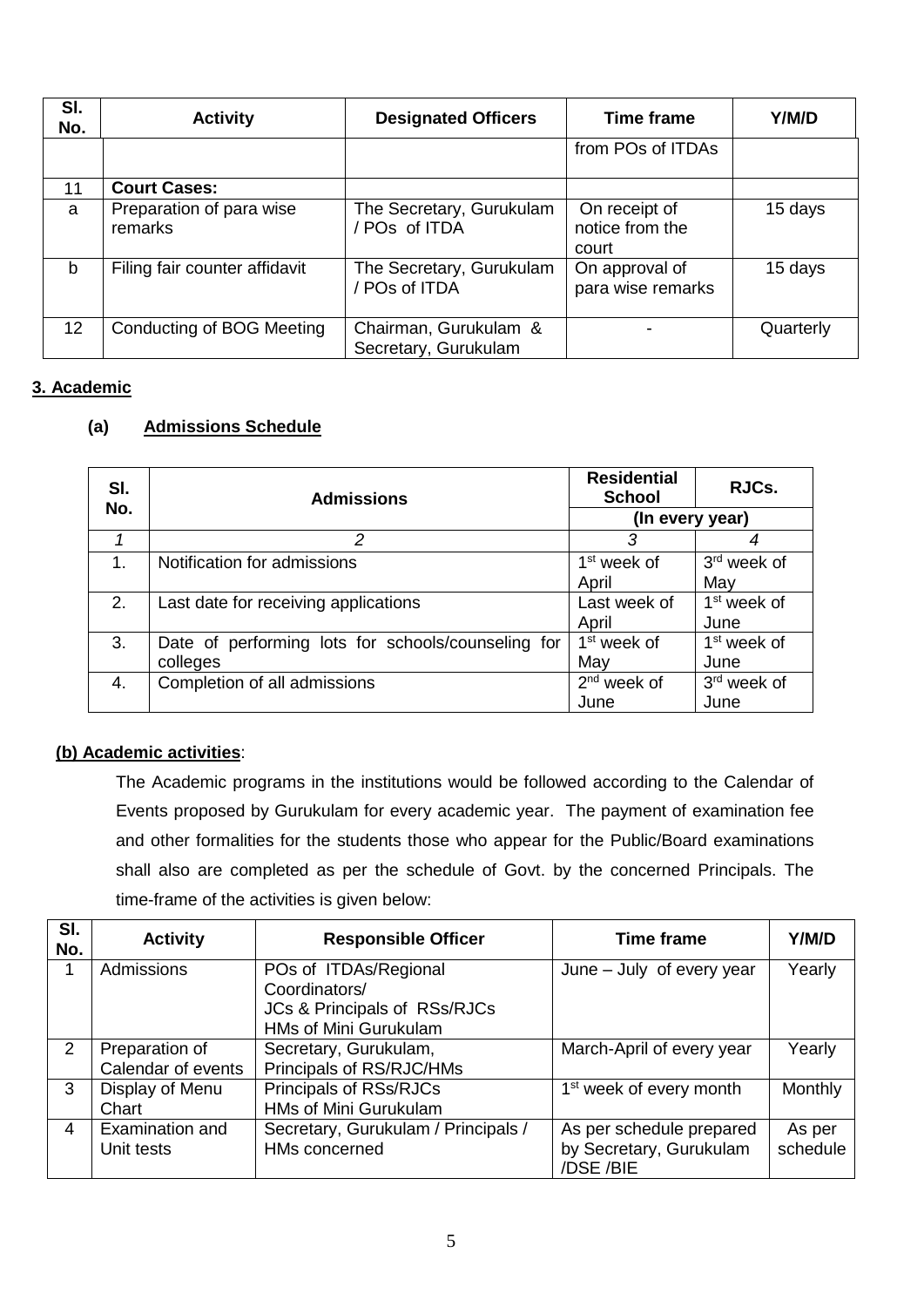| SI.<br>No. | <b>Activity</b>                                                                                                                                                                                                                       | <b>Responsible Officer</b>                                | <b>Time frame</b>                                                                                               | Y/M/D            |
|------------|---------------------------------------------------------------------------------------------------------------------------------------------------------------------------------------------------------------------------------------|-----------------------------------------------------------|-----------------------------------------------------------------------------------------------------------------|------------------|
| 5          | Extra and co-<br>curricular activities<br>at district /state/<br>national level.<br>a) Participation in<br>Science fairs/<br>sports/competitions<br>in essay/ Elocution/<br>Seminars etc.<br>b) Participation of<br>scouts and guides | Principals of RSs/RJCs<br><b>HMs of Mini Gurukulams</b>   | As per scheduled in the<br>Districts/ state level<br>authorities.<br>August 15 <sup>th</sup> & 26 <sup>th</sup> | Yearly<br>Yearly |
|            | in National /State<br>functions.                                                                                                                                                                                                      |                                                           | January etc.                                                                                                    |                  |
| 6          | Conducting training<br>programmes to the<br>teaching faculty                                                                                                                                                                          | Secretary, Gurukulam / and District<br>Level authorities. | As per schedule                                                                                                 | Yearly           |

# **4. PLANNING-Student incentives**:

The distribution of incentives to the students in the TTWRS/TTWRJCs shall be provided in

every academic year within the stipulated time as under.

| SI.<br>No.    | <b>Activity</b>                                                                     | <b>Responsible Officer</b>                                                                                                                  | <b>Time frame</b>                                | Y/M/D   |
|---------------|-------------------------------------------------------------------------------------|---------------------------------------------------------------------------------------------------------------------------------------------|--------------------------------------------------|---------|
|               | Supply of students<br>incentives like books,<br>APCO Uniforms, trunk<br>boxes etc., | POs of ITDAs/ Regional<br><b>Coordinators/Joint Collectors</b><br>/ DDs in ITDA areas/ DTWOs<br>in Non-ITDA areas/ Principals<br>concerned. | $June - July of$<br>every year                   | Yearly  |
| $\mathcal{P}$ | <b>Essential commodities</b><br>from civil supplies etc.                            | Principals of RSs/RJCs<br><b>HMs of Mini Gurukulam</b>                                                                                      | 1 <sup>st</sup> week of every<br>month           | Monthly |
| 3             | Sanction of infrastructure<br>like repairs, furniture etc.,                         | Secretary, Gurukulam                                                                                                                        | On receipt of<br>proposals received<br>concerned | 15 days |
| 4             | Issue of administrative<br>sanctions and construction<br>of buildings etc.,         | Secretary, Gurukulam                                                                                                                        | On receipt of<br>proposals received<br>concerned | 30 days |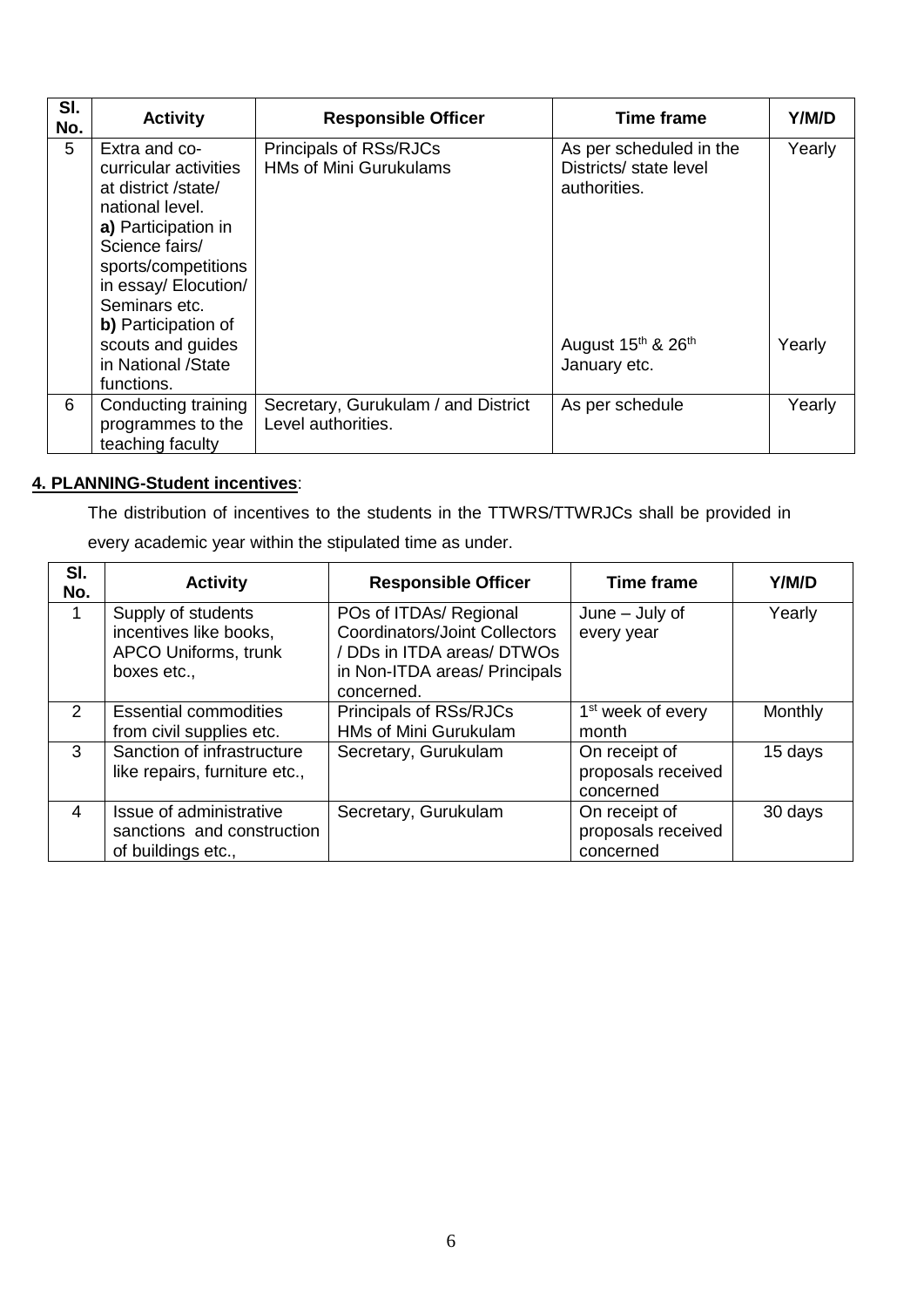# **5) Accounts:**

| SI.<br>No. | <b>Activity</b>                                                                   | <b>Responsible Officer</b>                             | <b>Time frame</b>                  | Y/M/D                 |
|------------|-----------------------------------------------------------------------------------|--------------------------------------------------------|------------------------------------|-----------------------|
| 1          | Release of Salaries to the<br>staff in Res. Institutions and<br>Head Office.      | <b>Secretary Gurukulam</b>                             | Every month                        | Monthly               |
| 2          | Diet and Cosmetic Charges<br>to students in Gurukulam<br>Institutions             | Secretary, Gurukulam /<br>Principals, HMs<br>concerned | $10th$ of every<br>month           | Monthly               |
| 3          | Electricity, rents and<br>maintenance charges to<br><b>Gurukulam Institutions</b> | Secretary, Gurukulam /<br>Principals, HMs<br>concerned | $10th$ of every<br>month           | Monthly               |
| 4          | Increments to Principals /<br>OSDs / Staff in Head Office                         | Secretary, Gurukulam                                   | 10 <sup>th</sup> of every<br>month | Monthly               |
| 5          | AG/CA Audit/Internal audit                                                        | Secretary, Gurukulam /<br><b>Principals RS/RJCs</b>    |                                    | Yearly<br>as per need |

# **6. Mini Gurukulams**

| SI.<br>No.     | <b>Activity</b>                                          | <b>Responsible Officer</b>                                                                                                                      | <b>Time frame</b> | Y/M/D   |
|----------------|----------------------------------------------------------|-------------------------------------------------------------------------------------------------------------------------------------------------|-------------------|---------|
| $\mathbf 1$    | <b>Releases</b><br>a) Rents, diet charges,<br>cosmetics. | Secretary, Gurukulam /<br><b>HMs concerned</b>                                                                                                  | Every month       | Monthly |
|                | b) Text books and note<br>books, uniform etc.            | Secretary, Gurukulam /<br><b>HMs concerned</b>                                                                                                  | Every year        | Yearly  |
| $\overline{2}$ | Inspections                                              | Dy.Secretary, (Acad)/<br>Dy.secretary(Admn).                                                                                                    | Every month       | 1 week  |
| 3              | <b>District Collectors inspection</b><br>reports.        | POs of ITDAs/ Regional<br>Coordinators/Joint<br>Collectors / DDs in ITDA<br>areas/ DTWOs in Non-<br><b>ITDA areas/ Principals</b><br>concerned. | Every year        | 10 days |
| 4              | Constructions/Infrastructure                             | Secretary, Gurukulam                                                                                                                            | Occasionally      | 1 week  |
| 5              | Transfers and postings                                   | POs of ITDAs/ Regional<br>Coordinators/Joint<br>Collectors / DDs in ITDA<br>areas/ DTWOs in Non-<br><b>ITDA areas/ Principals</b><br>concerned. | Every year        | 1 week  |
| 6              | Audit                                                    | Dy. Secretary (Accounts)                                                                                                                        | Annually          | 1 week  |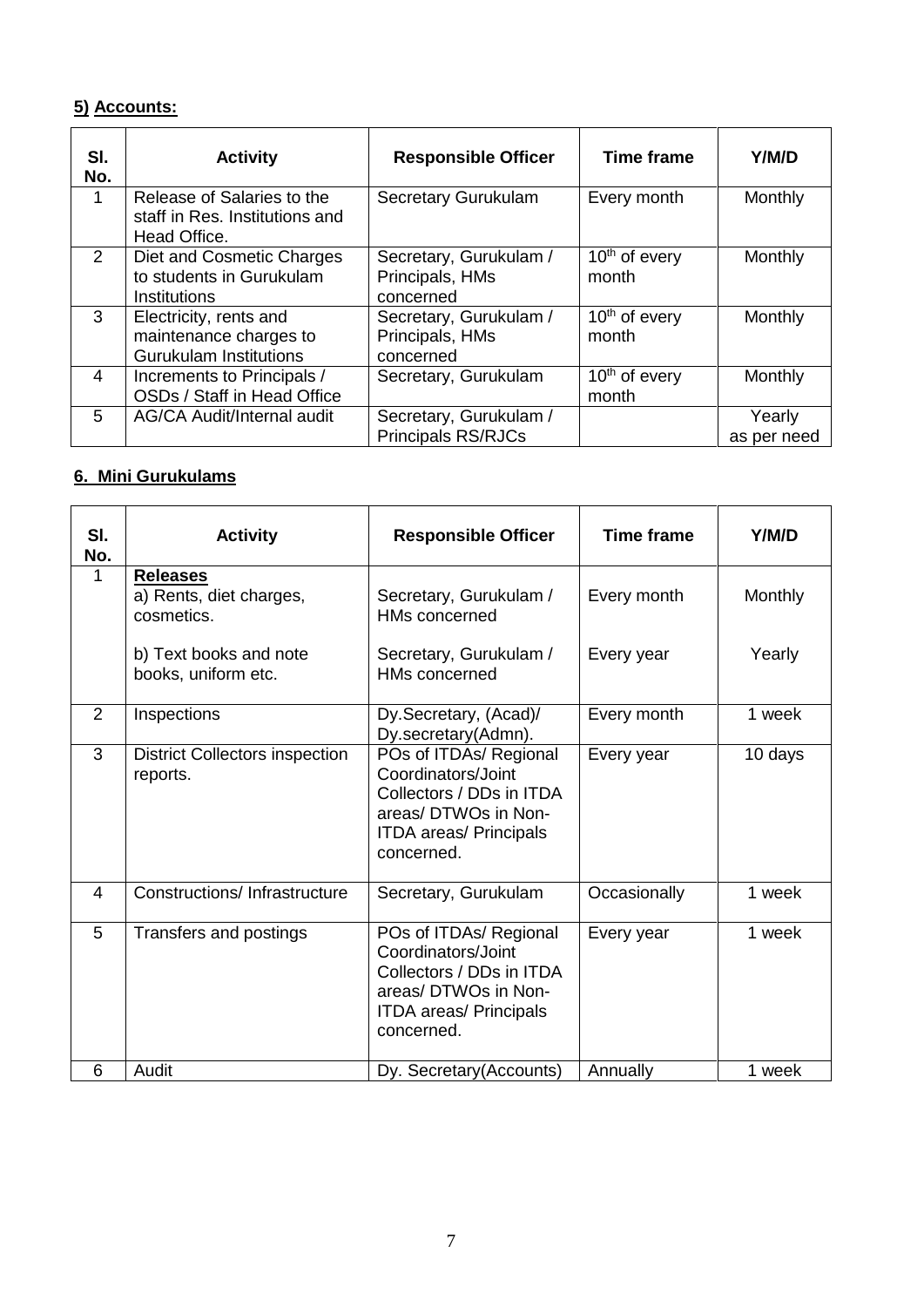### **7. Grievances-**

Every Monday and on all working days petitions, representations etc., will be received during the office hours by the Secretary, Addl. Secretary for redressel and inform to the concerned of the action taken within a fortnight.

For further information on programs, activities and progress of the implementation and responding to any sort of problems of the students or institutions, please mail us or contact at following address:

### **(i) Head quarters at Hyderabad**

|    | The Secretary,          | secy-twrs@telagana.gov.in          | Cell: 9989997430    |
|----|-------------------------|------------------------------------|---------------------|
|    | <b>TTWREIS</b>          |                                    | Peshi: 040-23303041 |
|    | (Gurukulam)             |                                    | 9908017345          |
|    | D.S.S. Bhavan,          |                                    |                     |
|    | Masab Tank,             |                                    |                     |
|    | Hyderabad - 500 028     |                                    |                     |
| 2. | Addl. Secretary,        | adlsecy-twrs@telagana.gov.in       | 040-23303041        |
|    | <b>TTWREIS</b>          |                                    | 9490957330          |
|    | (Gurukulam)             |                                    |                     |
| 3. | <b>Joint Secretary</b>  |                                    |                     |
|    | <b>Deputy Secretary</b> | ds-admn-twrs@telangana.gov.in &    | 040-23303041        |
|    | (Admn)                  | dsttwreis@gmail.com                | Fax.No.04023303042  |
|    |                         |                                    | Cell:9490957151     |
|    | Deputy                  | ds-acad-twrs@telangana.gov.in &    | 040-23303041        |
|    | Secretary(Acad)         | dsacadtsgklm@gmail.com             | Fax.No.04023303042  |
|    |                         |                                    | Cell: 9491063511    |
|    | <b>Deputy Secretary</b> | asplanningttwreis@gmail.com        | 040-23303041        |
|    | (Plng)                  |                                    | Fax.No.04023303042  |
|    |                         |                                    | Cell: 9491064517    |
| 4. | Website                 | www.tgtwgurukulam.telangana.gov.in | 040-23303041        |
|    |                         |                                    |                     |
| 5. | Email ID                | dsttwreis@gmail.com                | 040-23303041        |

The responsible Officers at Head quarters dealing with various disciplines of subjects under the supervision of Secretary and Joint Secretary are as under:

| <b>Subjects</b>                                                                                                                                                                                                                                                                                                                              |                  | <b>Designation</b> | Location                                                                                       | <b>Telephone</b><br>no/Fax/E.mail                                                                                       |
|----------------------------------------------------------------------------------------------------------------------------------------------------------------------------------------------------------------------------------------------------------------------------------------------------------------------------------------------|------------------|--------------------|------------------------------------------------------------------------------------------------|-------------------------------------------------------------------------------------------------------------------------|
| <b>Administration:</b><br>All service matters of Teachers and  <br>Non-teaching staff of Gurukulam<br>Institutions and Head office. Issue of<br>NOC for pass ports, Permission to go<br>for Higher Education, Petitions under<br>RTI Act, Medical reimbursement,<br>Disciplinary cases & appeals, Court<br>Cases, Conducting of BOG meeting, | Deputy<br>(Admn) | Secretary          | O/o Secretary,<br><b>TTWREIS</b><br>(Gurukulam),<br>DSS.Bhavan,<br>Masab Tank,<br>Hyderabad-28 | 040-23303041<br>Fax.No.04023303042<br>Cell:9490349183<br>Mail:ds-admn-twrs<br>@telangana.gov.in<br>dsttwreis @gmail.com |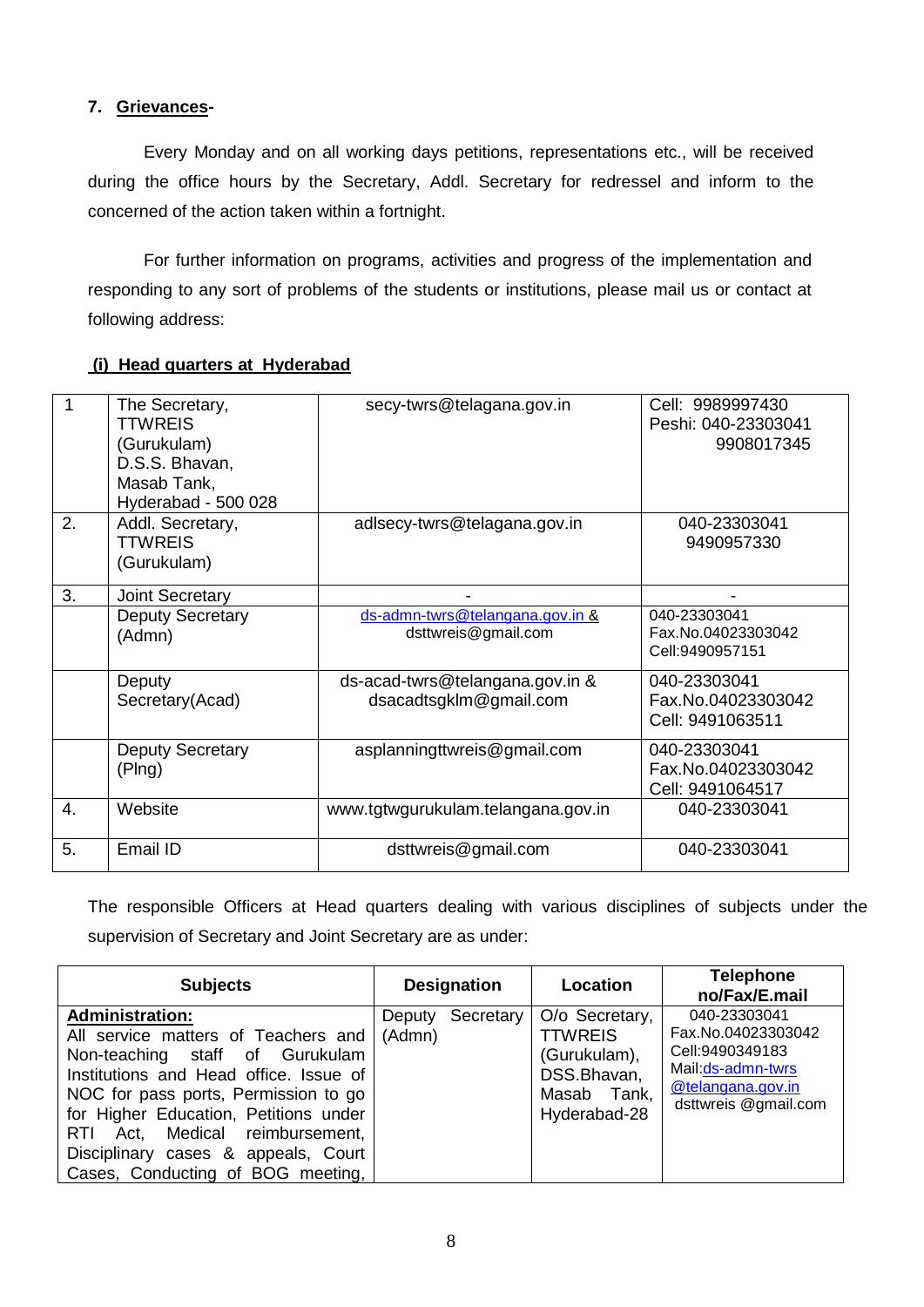| <b>Subjects</b>                                                                                                                                                                                                                                                                                                                                                                                                            | <b>Designation</b>         | Location                                                                                          | <b>Telephone</b><br>no/Fax/E.mail                                                                                                    |
|----------------------------------------------------------------------------------------------------------------------------------------------------------------------------------------------------------------------------------------------------------------------------------------------------------------------------------------------------------------------------------------------------------------------------|----------------------------|---------------------------------------------------------------------------------------------------|--------------------------------------------------------------------------------------------------------------------------------------|
| Filling<br>of<br>Pension<br>cases,<br>up<br>Posts/Transfers/<br>Alternate<br>arrangements of staff in TTWRSOEs/<br>TTWRCOEs/ TTWRSs/ /TTWRJCs,<br>Sanction of EL/HPL/ Surrender leave<br>Teaching/Non<br>teaching<br>staff<br>to<br>including Head Office, Scrutiny list of<br>Teaching & Non teaching staff for<br>finalization<br>selection<br>of<br>and<br>promotions, Promotion to Teaching<br>and Non teaching staff. |                            |                                                                                                   |                                                                                                                                      |
| Academic:<br>All academic activities like, admissions,<br>coaching's,<br>internal<br>and<br>external<br>examinations, results, curricular and<br>co-curricular activities, Display of Menu<br>Chart, Scout & Guides and to conduct<br>training<br>programmes to<br>teaching<br>faculty, Preparation of Calendar of<br>events.                                                                                              | Deputy<br>Secretary(Acad)  | O/o Secretary,<br><b>TTWREIS</b><br>(Gurukulam),<br>DSS.Bhavan,<br>Masab<br>Tank,<br>Hyderabad-28 | 040-23303041<br>Fax.No.04023303042<br>Cell: 9491063511<br>ds-acad-twrs<br>@telangana.gov.in &<br>dsacadtsgklm@gmail<br>.com          |
| Planning:<br>Supply of students incentives like Text<br>books, Uniforms, Electricity, rents and<br>maintenance charges to Gurukulam<br>institutions, Sanction of infrastructure<br>furnitures, Issue<br>of<br>like<br>repairs,<br>administrative<br>sanctions/RAS<br>and<br>construction of buildings etc.                                                                                                                 | Deputy<br>Secretary(Plng)  | O/o Secretary,<br><b>TTWREIS</b><br>(Gurukulam),<br>DSS.Bhavan,<br>Masab<br>Tank,<br>Hyderabad-28 | 040-23303041<br>Fax.No.04023303042<br>Cell: 9490349183<br>Mail: ds-admn-twrs<br>@telangana.gov.in<br>asplanningttwreis@g<br>mail.com |
| <b>Accounts:</b><br>Releases of Salaries to the staff in<br>Res.Institutions and Head Office, Diet<br>and Cosmetic Charges to students in<br>Gurukulam Institutions, Increments to<br>Principals/OSDs / Staff in Head Office,<br>Conducting Audit/Internal Audit etc.                                                                                                                                                      | Deputy<br>Secretary(Accts) | O/o Secretary,<br><b>TTWREIS</b><br>(Gurukulam),<br>DSS.Bhavan,<br>Masab<br>Tank,<br>Hyderabad-28 | 040-23303041<br>Fax.No.04023303042<br>Cell: 9490349183<br>Mail:ds-admn-twrs<br>@telangana.gov.in<br>dsttwreis @gmail.com             |
| Mini gurukulams<br>All matters of administration, academic,<br>planning and accounts pertaining to the<br>Minigurukulams                                                                                                                                                                                                                                                                                                   | Deputy<br>Secretary(Acad)  | O/o Secretary,<br><b>TTWREIS</b><br>(Gurukulam),<br>DSS.Bhavan,<br>Masab<br>Tank,<br>Hyderabad-28 | 040-23303041<br>Fax.No.04023303042<br>Cell: 9491063511<br>ds-acad-twrs<br>@telangana.gov.in &<br>dsacadtsgklm@gmail<br>.com          |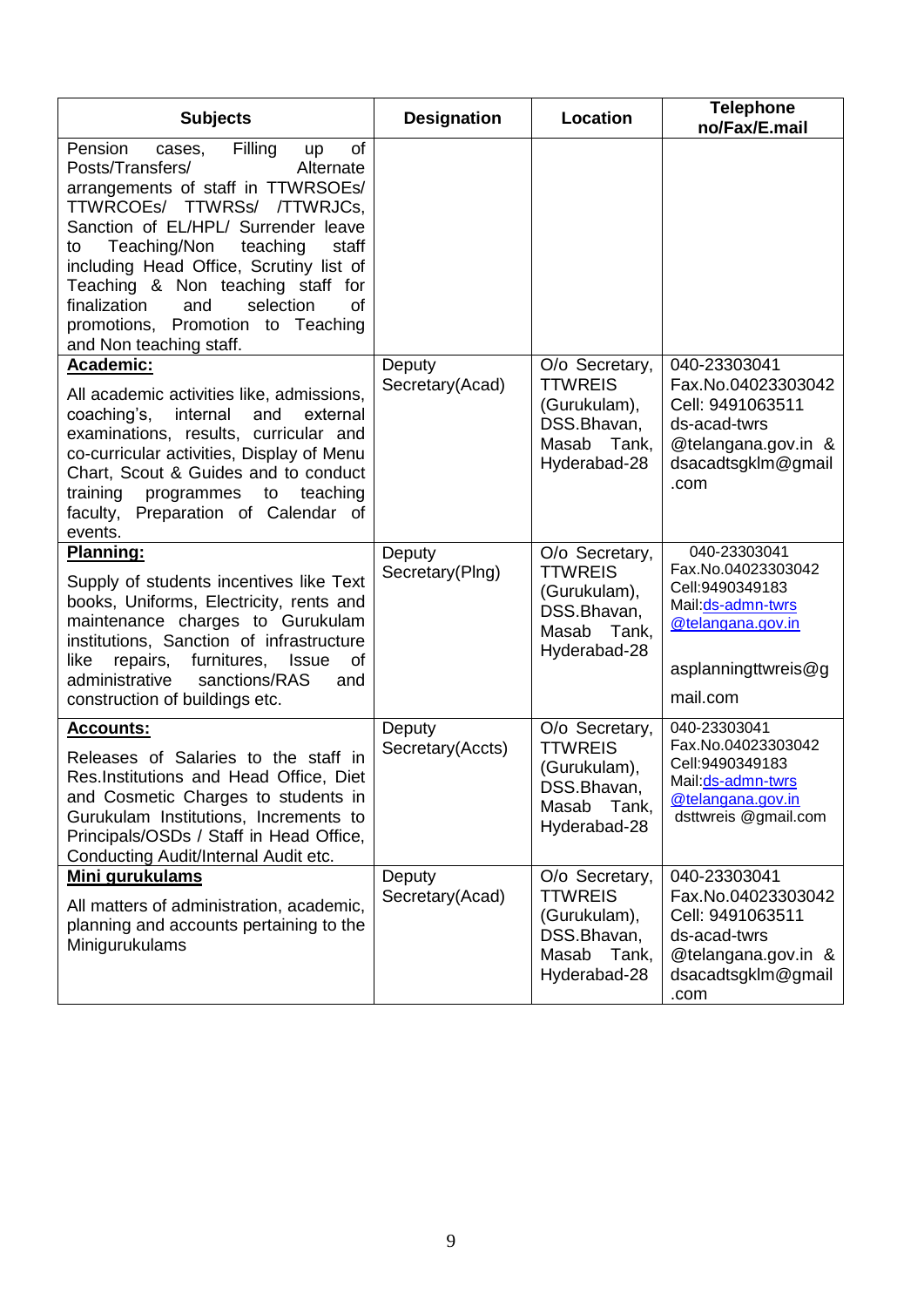# **(ii) District level**

 Information on the services provided at the field level can be had from the following Officers.

- i. Project Officers in ITDA's/ DDs of Tribal Welfare/Regional Coordinators.
- ii. Joint Collectors/D.T.W.O's in non ITDA dists.

| <b>ITDAs</b>               |                                    |                                                      |                                            |  |  |  |  |  |
|----------------------------|------------------------------------|------------------------------------------------------|--------------------------------------------|--|--|--|--|--|
| 1 <sub>1</sub>             | Bhadrachalam<br>Khammam Dist.      | poitda.bcm@gmail.com                                 | 08743-232244/<br>Fax: 232330<br>9490957005 |  |  |  |  |  |
| 2.                         | Eturunagaram<br>Warangal Dist.     | poitda.etn@gmail.com                                 | 08717-231246/<br>Fax:231247<br>9490957006  |  |  |  |  |  |
| 3.                         | Utnoor<br><b>Adilabad Dist.</b>    | poitda.utn@gmail.com                                 | 08731-275201/<br>Fax:275201<br>9490957007  |  |  |  |  |  |
| 4.                         | Mannanor,<br>Nagarkurnool District | pomadanlg@gmail.com                                  | 08541-277776<br>Fax:277776<br>9100015530   |  |  |  |  |  |
| <b>Non-ITDAs District:</b> |                                    |                                                      |                                            |  |  |  |  |  |
| 1.                         | Hyderabad                          | jc_hyd@telangana.gov.in                              | 040 - 23201575                             |  |  |  |  |  |
| 2.                         | Ranga Reddy                        | jc_rr@telangana.gov.in                               | 040 - 23237417                             |  |  |  |  |  |
| 3.                         | Nalgonda                           | 08682 - 244509                                       |                                            |  |  |  |  |  |
| 4.                         | Nizamabad                          | jc_nzbd@telangana.gov.in                             | 08462 - 232051                             |  |  |  |  |  |
| 5.                         | Karimnagar                         | jc_krmn@telangana.gov.in                             | 0878 - 2240749                             |  |  |  |  |  |
| 6.                         | Jagityal                           | jc_jgtl@telangana.gov.in                             | 08724 - 222205                             |  |  |  |  |  |
| 7.                         | Jangaon                            | jc_jgn@telangana.gov.in                              | 9866197644                                 |  |  |  |  |  |
| 8.                         | Jogulamba Gadwal                   | jc_gdwl@telangana.gov.in                             | 9100901601                                 |  |  |  |  |  |
| 9.                         | Kamareddy                          | jc-kmr@telangana.gov.in                              | 8468220253                                 |  |  |  |  |  |
| 10.                        | Mahabunagar                        | jc_mbnr@telangana.gov.in                             | 08542 - 242459                             |  |  |  |  |  |
| 11.                        | Medak                              | jc_mdk@telangana.gov.in                              | 08452 - 223222                             |  |  |  |  |  |
| 12.                        | Medchal                            | jc_mdl@telangana.gov.in                              | 040 - 29700822                             |  |  |  |  |  |
| 13.                        | Nagarkurnool                       | jc_ngkl@telangana.gov.in                             | 08540 - 230222                             |  |  |  |  |  |
| 14.                        | Rajanna Circilla                   | c_rsl@telangana.gov.in                               | 7032868111                                 |  |  |  |  |  |
| 15.                        | Sangareddy                         | jc_srd@telangana.gov.in                              | 08455 - 276426                             |  |  |  |  |  |
| 16.                        | Siddipet                           | jc_sdpt@telangana.gov.in                             | 8790570027                                 |  |  |  |  |  |
| 17.                        | Suryapet                           | jc_srpt@telangana.gov.in                             | 9493731234                                 |  |  |  |  |  |
| 18.                        | Vikarabad                          | jc_vkb@telangana.gov.in                              | 08416 - 256998                             |  |  |  |  |  |
| 19.                        | Wanaparthy                         | jc_wnp@telangana.gov.in                              | 9490610489                                 |  |  |  |  |  |
| 20.                        | Mahabubabad                        | jc_mbd@telangana.gov.in                              | 7095508888<br>9492120095                   |  |  |  |  |  |
| 21.                        | Mancherial                         | jc_mncl@telangana.gov.in                             |                                            |  |  |  |  |  |
| 22.                        | Peddapally                         | jc_pdpl@telangana.gov.in<br>jc_wglr@telangana.gov.in | 8978887713                                 |  |  |  |  |  |
| 23.                        | <b>Warangal Rural</b>              | 0870 - 2510888                                       |                                            |  |  |  |  |  |
| 24.                        | Warangal Urban                     | 0870-2567107                                         |                                            |  |  |  |  |  |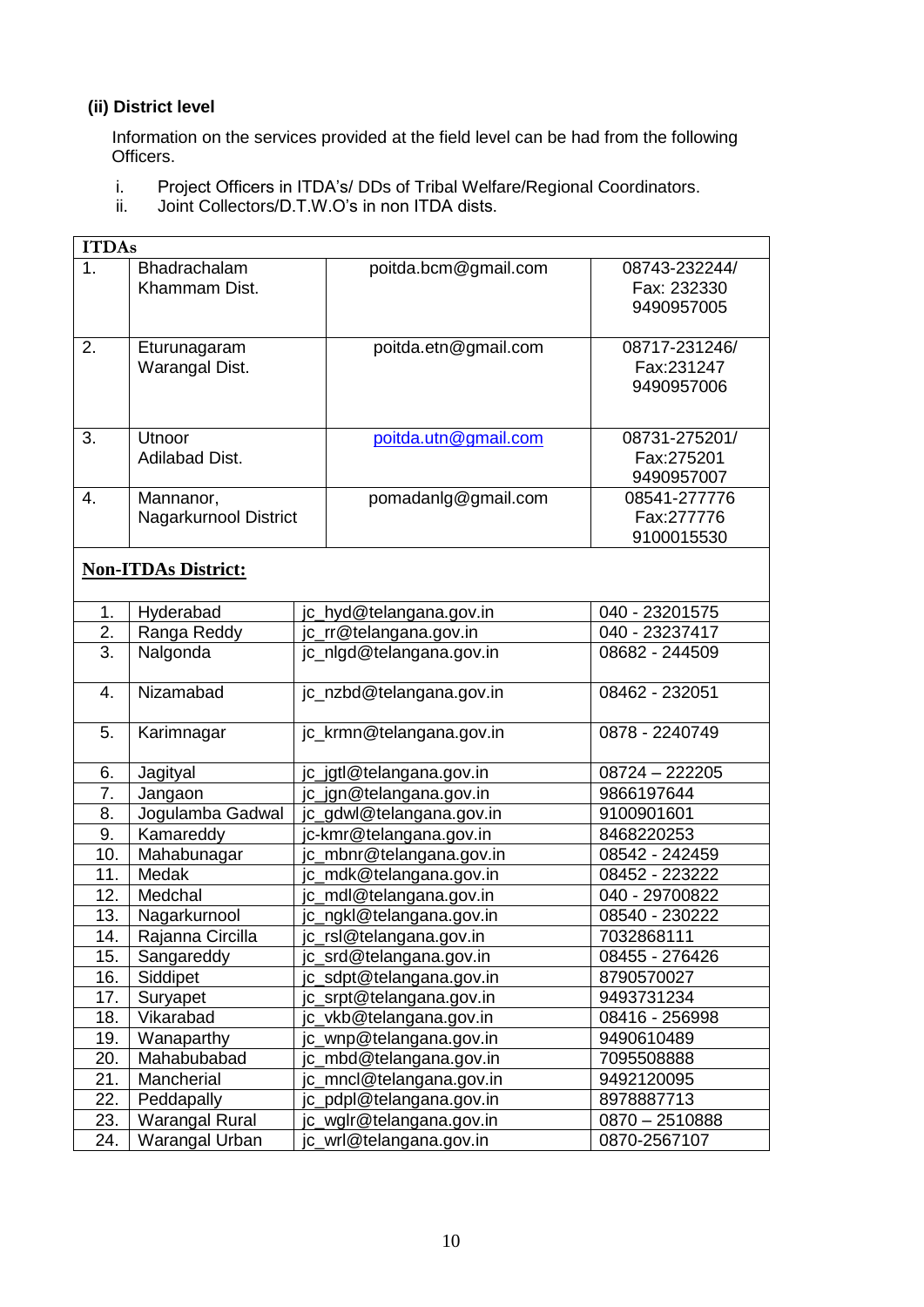**(iii) The TTWREI Society (Gurukulam) has filled the posts of Regional Coordinators (07) with Principals of TTWRJC/RS on tenure basis for the period of 2 years for smooth administration, close monitoring of the TTWR institutions and improvement of the results of the Scheduled Tribes Students on par with TSWREI Society (Gurukulam). Since, the posts of Regional Coordinators (08) have been sanctioned on regular basis in the TTWREI Society (Gurukulam), Head Office, Hyderabad by the Government of Telangana vide G.O. Ms.No. 147, Dt:12-10-2017, Fin. (HRM-II) Dept.**

**The details of the Regional Coordinator erstwhile districts as follows:**

| S I. N<br>$\mathbf{o}$ | Name of Regional<br>Coordinator &                 | <b>Allotted</b><br><b>Districts</b>                                                                                    | Contact<br>No. | <b>Email IDs</b>               | Govt. email Ids                |
|------------------------|---------------------------------------------------|------------------------------------------------------------------------------------------------------------------------|----------------|--------------------------------|--------------------------------|
|                        | Location                                          |                                                                                                                        |                |                                |                                |
| 01                     | Sri K. Veeraprabhakar,<br>Adilabad Region         | 1.Adilabad,<br>2.Nirmal.<br>3.Kumrambheem<br>Asifabad.<br>4. Mancherial                                                | 8333925380     | rcadilabad2018@gmail.com       | rc-adb-twrs@telangana.gov.in   |
| $\overline{02}$        | Sri D. S. Venkanna,<br><b>Bhupalapally Region</b> | 1.JS Bhupalapally,<br>2. Mahabubabad                                                                                   | 7382931512     | rcjsbhupalapally2018@gmail.com | rc-jsbpl-twrs@telangana.gov.in |
| 03                     | Sri P. Venkataratnam,<br>Ranga Reddy Region       | 1. Ranga Reddy,<br>2. Vikarabad,<br>3. Sangareddy<br>4. Hyderabad<br>5. Medchal                                        | 7382931496     | rcrangareddy2017@gmail.com     | rc-rr-twrs@telangana.gov.in    |
| 04                     | Sri T. Ramesh,<br>Karimnagar Region               | 1.Karimnagar<br>2. Warangal (U)<br>3. Warangal ®<br>4. Jagityal<br>5. Rajanna Sircilla<br>6. Peddapally<br>7.Siddipeta | 7901099782     | rckarimnagar2017@gmail.com     | rc-wglu-twrs@telangana.gov.in  |
| $\overline{05}$        | Sri J. Ramesh Reddy,<br>Kamareddy Region          | 1.Medak<br>2.Nizamabad<br>3.Kamareddy                                                                                  | 9492357892     | rckamareddy2018@gmail.com      | rc-mdk-twrs@telangana.gov.in   |
| 06                     | Sri SK Buran (I/C),<br>Bhadrachalam Region        | 1.Khammam<br>2. Bhadradri<br>Kothagudem                                                                                | 7382931513     | rckhammam2016@gmail.com        | rc-kmm-twrs@telangana.gov.in   |
| 07                     | Dr. K. Rajaram,<br>Mahabubnagar Region            | 1. Mahabubnagar<br>2. Nagarkurnool<br>3. Wanaparthy<br>4. Jogulamba Gadwal                                             | 7901099784     | rcmahabubnagar2017@gmail.com   | rc-mbnr-twrs@telangana.gov.in  |
| 08                     | Sri E. Ratnakar Rao,<br>Nalgonda Region           | 1. Nalgonda<br>2. Suryapeta<br>3. Jangaon<br>4. Yadadri<br>Bhuvanagiri                                                 | 8333925379     | rcnalgonda2016@gmail.com       | rc-nlg-twrs@telangana.gov.in   |

**7**. Consultation with our institutions/students: We welcome suggestions from our users. We hold periodical **coordination** meetings with users / user representatives and if you wish to be associated with this, please contact **Adl. Secretary at Head Office, Hyderabad and the Project Officers/JCs/ DDs(TW)/Dist.Tribal Welfare Officers/Regional Coordinators/DCOs/Principals in the Districts concerned.**

Please also see our web site **http://www.tgtwgurukulam.gov.in** further information.